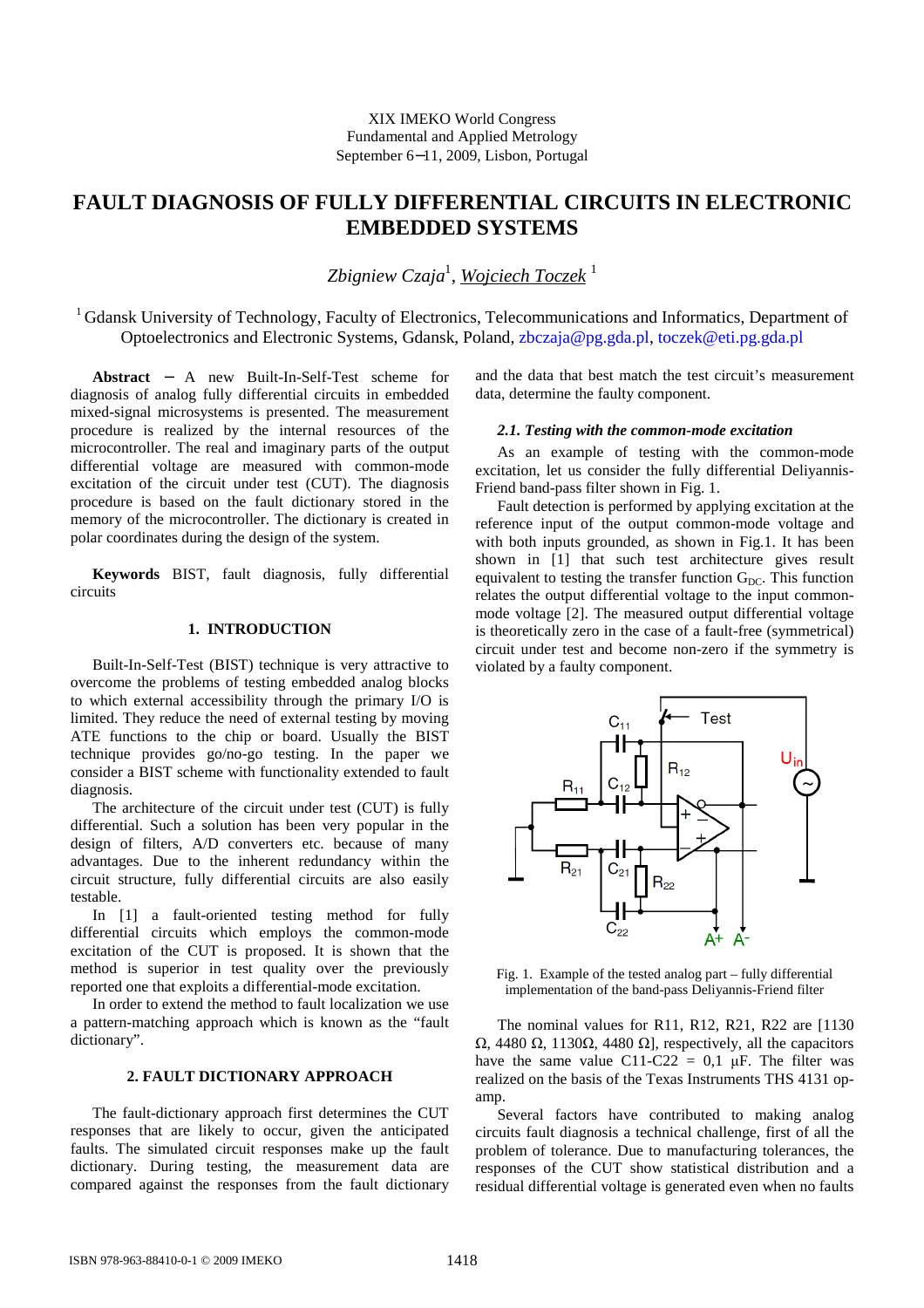occur. It is necessary to apply a detection threshold to differentiate between faulty and fault-free responses, selected properly with the aid of tolerance analysis.

## *2.2. Estimation of manufacturing process-induced defect level*

In [3] a probabilistic model of performances of the CUT has been derived. The probability distribution function (pdf) of magnitude *z* of the residual voltage has the form:

$$
f_Z(z) = \frac{z}{\sigma_X \sigma_Y \sqrt{1 - r^2}} e^{-\frac{z^2}{2(1 - r^2)}a} I_0\left(\frac{z^2}{2(1 - r^2)}\sqrt{b^2 + c^2}\right) (1)
$$

where *x*, *y* are the real and imaginary parts of the residual voltage,  $\sigma_X$ ,  $\sigma_Y$  are the respective standard deviations, *r* is the correlation coefficient between  $x$  and  $y$ ,  $\sigma_X^2 + \sigma_Y^2$  $\sigma_X^2 - \sigma_Y^2$ *r*

$$
a = \frac{\sigma_X + \sigma_Y}{2\sigma_X^2 \sigma_Y^2}, \ b = \frac{\sigma_X - \sigma_Y}{2\sigma_X^2 \sigma_Y^2}, \ c = \frac{\sigma_X}{\sigma_X \sigma_Y},
$$

 $I_0$  – the modified Bessel function of the first kind and zeroth order.

The parameters of distribution (1):  $\sigma_X, \sigma_Y, r$  can be evaluated performing the expansion of the network function of interest using Taylor series expansion around the point that represents the mean values of components and truncating the Taylor series after the first partial derivatives [1]. For example, assuming 1% component tolerances with uniform distribution and frequency of testing signal equivalent to the center of the frequency response of the filter, we obtain:  $\sigma_x = 8.55$  mV,  $\sigma_y = 10.77$  mV and r = 0.



Fig. 2. The manufacturing process induced defect level versus specification limit of  $G<sub>DC</sub>$  and component tolerances

 The pdf (1) was applied for estimation of the manufacturing process induced defect level (1-yield), i.e., the likelihood of the CUT exceeding a given specification limit due to manufacturing tolerances. An approach to estimate the probability of a specification violation is to integrate the tail of pdf (1) outside the specification limit of  $G_{DC}$  as follows:

$$
I - Y\left(G_{DCspec}\right) = \int_{G_{DCspec}}^{+\infty} f_Z(z) dz \tag{2}
$$

The plots of calculated tail probability due to component tolerances from the range of 0,5% - 2%, versus specification limits of  $G_{DC}$  are presented in Fig. 2. For tight specification limit, the number of circuits failing to meet this limit is high, resulting in a low yield. For wider specification limit, the number of failing circuits decreases, which results in higher yield but the less competitive the product in the market. For specification limit  $G_{DCspec} = 0.044$  V/V the integral (2) evaluates to 1-Y(G<sub>DCspec</sub>) = 77 ppm.

# *2.3. Determination of the value of the fault detection threshold UA\_th.*

We need to find the fault detection threshold to separate the faulty circuits from the fault-free ones. The CUT test is subject to measurement uncertainty that causes the risk of taking the wrong decision, which results in higher defect level. The test related defect level, is the probability of passing a defective device to the customer. In order to guarantee low test related defect level, the guard-band that needs to account the variation of the measurement result induced by noise, must be applied during the fault detection threshold  $U_{A_1}$  determination. Tightening the fault detection threshold will lead to lower the defect level but also to higher the test yield loss (Fig. 3). The data for analysis was obtained from a probability framework for evaluation of test quality metrix presented in [1], which is based on the probabilistic model of performances of the CUT (1) and a probabilistic model for measurement process proposed by Rossi [4]. Many authors suggest that the low defect level is more important than the low yield loss because it is at least ten times more expensive to ship a bed circuit than to discard a good one.



Fig. 3. Test defect level and yield loss versus the setting of the fault detection threshold (for the standard deviation of measurements  $\sigma = 2$  mV)

For 1 V amplitude of the testing signal and the assumed standard deviation of measurements  $\sigma = 2$  mV, the fault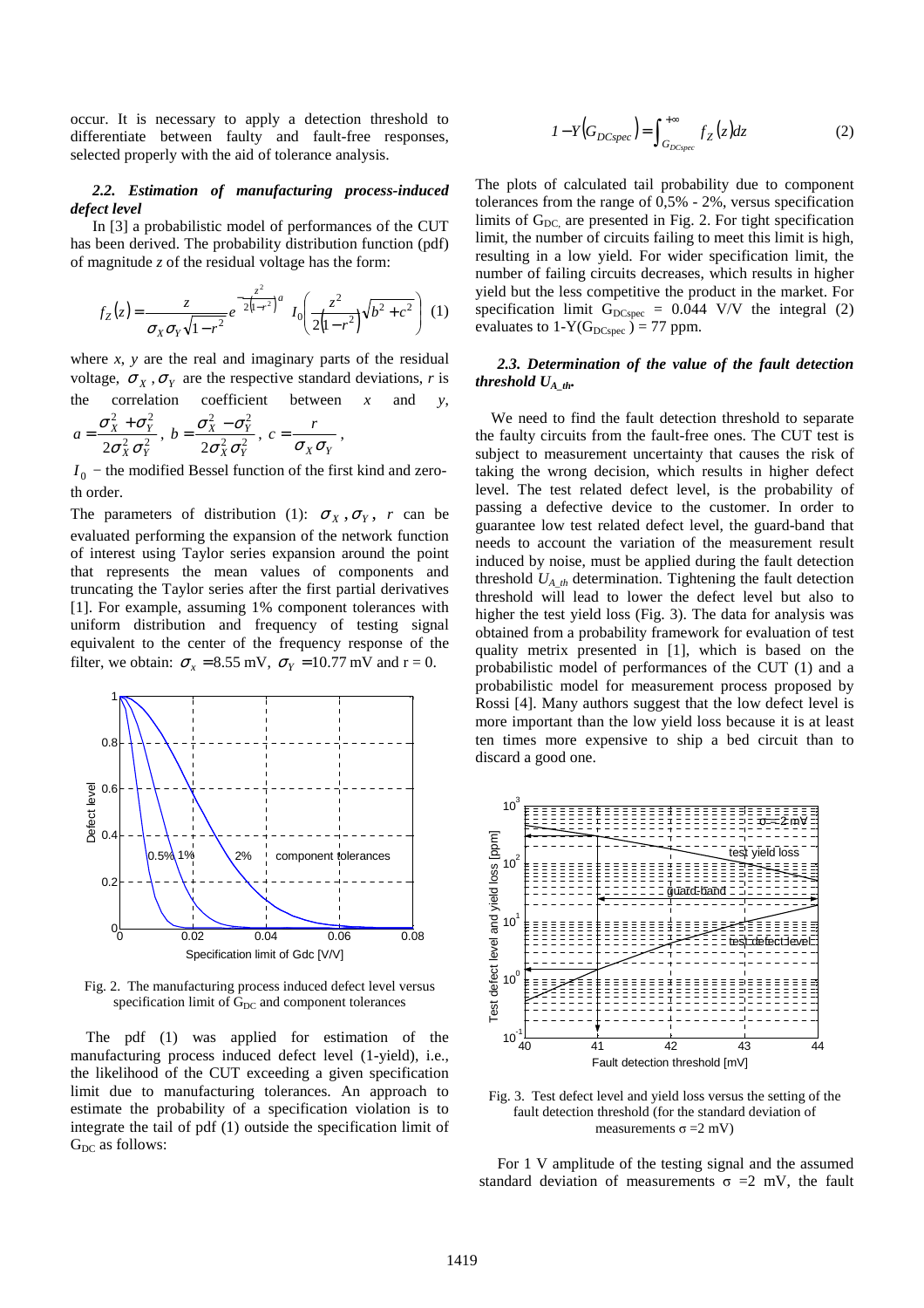detection threshold *UA\_th* should be set at 41 mV, to obtain at least 3 mV guard band. This guard-band reduces the test related defect level to  $2 - 3$  ppm, and increases the test yield loss to 300 ppm.

## *2.3. The fault dictionary*

The fault dictionary has the form of a family of identification curves in polar coordinates generated by carrying out a Monte Carlo simulation on a PC. With regard to the limited size of the memory, the fault dictionary should have the smallest possible size. For the assumed range of variability from  $0.1 \cdot x_{i\ nom}$  to  $10 \cdot x_{i\ nom}$ ,  $x_{i\ nom}$  – the nominal value of the *i*-th component), the values of components are chosen using the log space function. Finally the fault dictionary is converted into the file with the full code of a program, compiled to a HEX file and placed in the program memory of the microcontroller in the ISP mode.



Fig. 4. Localization belts of the tested analog part (Fig. 1) for 1% component tolerances

The fault dictionary contains descriptions of all *I* localization belts shown in Fig. 4. From Fig. 4 it is seen that in the polar coordinates each *i*-th belt has the shape of a semicircle. Hence, it can be described by the magnitude *A<sup>i</sup>* and the phase  $\phi_i$  fulfilling (3)

$$
z = A_i \cdot \sin(\phi - \phi_i) \tag{3}
$$

where  $(z, \phi)$  are coordinates of the point in the polar coordinate system.

The values  $\phi_i$  and  $A_i$  are determined from two points  $(\phi_{d1}, A_{i1})$  and  $(\phi_{l2}, A_{l2})$  generated for two values of the *i*-th component during simulation of the tested analog circuit.

Basing on (3) and these points we can write the following relationships:

$$
\begin{cases}\nA_{i1} = A_i \cdot \sin(\phi_{i1} - \phi_i) \\
A_{i2} = A_i \cdot \sin(\phi_{i2} - \phi_i)\n\end{cases} (4)
$$

Eq. (4) can be write out to the form:

$$
\begin{cases}\nA_{i1} = \sin(\phi_{i1}) \cdot A_i \cdot \cos(\phi_i) - \cos(\phi_{i1}) \cdot A_i \cdot \sin(\phi_i) \\
A_{i2} = \sin(\phi_{i2}) \cdot A_i \cdot \cos(\phi_i) - \cos(\phi_{i2}) \cdot A_i \cdot \sin(\phi_i)\n\end{cases} (5)
$$

Setting

$$
V_i = A_i \cdot \cos(\phi_i), \ w_i = A_i \cdot \sin(\phi_i)
$$
 (6)

the relationships (5) can be transformed to the form:

$$
\begin{cases}\nA_{i1} = \sin(\phi_{i1}) \cdot \nu_i - \cos(\phi_{i1}) \cdot w_i \\
A_{i2} = \sin(\phi_{i2}) \cdot \nu_i - \cos(\phi_{i2}) \cdot w_i\n\end{cases} (7)
$$

After transformations we obtain the following equations for values of  $V_i$  and  $w_i$ :

$$
V_i = \frac{A_{i1} \cdot \cos(\phi_{i2}) - A_{i2} \cdot \cos(\phi_{i1})}{\sin(\phi_{i1}) \cdot \cos(\phi_{i2}) - \cos(\phi_{i1}) \cdot \sin(\phi_{i2})}
$$
(8a)

$$
w_i = \frac{A_{i2} \cdot \sin(\phi_{i1}) - A_{i1} \cdot \sin(\phi_{i2})}{\sin(\phi_{i1}) \cdot \cos(\phi_{i2}) - \cos(\phi_{i1}) \cdot \sin(\phi_{i2})}
$$
(8b)

Setting

$$
A_i = \frac{V_i}{\cos(\phi_i)}, \ \phi_i = \arctan\left(\frac{w_i}{V_i}\right) \tag{9}
$$

we obtain the formulae for the magnitude  $A_i$  and the phase  $\phi_i$ describing the *i*-th belt:

$$
A_{i} = \frac{A_{i2} \cdot \sin(\phi_{i1}) - A_{i1} \cdot \sin(\phi_{i2})}{\cos(\phi_{i}) \cdot (\sin(\phi_{i1}) \cdot \cos(\phi_{i2}) - \cos(\phi_{i1}) \cdot \sin(\phi_{i2}))} (10a)
$$

$$
\phi_{i} = \arctan\left(\frac{A_{i2} \cdot \sin(\phi_{i1}) - A_{i1} \cdot \sin(\phi_{i2})}{A_{i1} \cdot \cos(\phi_{i2}) - A_{i2} \cdot \cos(\phi_{i1})}\right) (10b)
$$

The magnitude  $A_i$  and the phase  $\phi_i$  can be represented by values  $V_i$  and  $W_i$  (see (9)). Thus basing on this fact we eliminated expressions with the angle  $\phi_i$  from the localization condition which considerably simplifies calculations executed during the self-testing process. Hence,  $V_i$ ,  $W_i$  are indirect parameters describing the *i*-th localization belt.

The third parameter  $\eta_i$  describes the average width of the *i*-th belt. A value of the parameter  $\eta_i$  depends on tolerance values of no-faulty circuit components. E.g. if values of the component tolerance increase, the widths of all belts also increase. Hence, the following algorithm of the  $\eta_i$ coefficient determination is proposed:

- In the first step of the algorithm *M* points with coordinates  $(v_i^m, w_i^m)$   $m = 1, ..., M$  representing two end areas of the *i*-th localization belt in the indirect parameters space are generated using the Monte Carlo method. The first end area  $\{ (v_{i,0,1}^m, w_{i,0,1}^m) \}_{m=1,..,M}$  is generated for the 0.1·*xi nom* value of the *i*-th component, the second one  $\{(v_{i,0,1}^m, w_{i,0,1}^m)\}_{m=1, ..., M}$  for the  $10 \cdot x_{i \text{ nom}}$ component value.
- Next, for these areas the following parameters are defined and determined: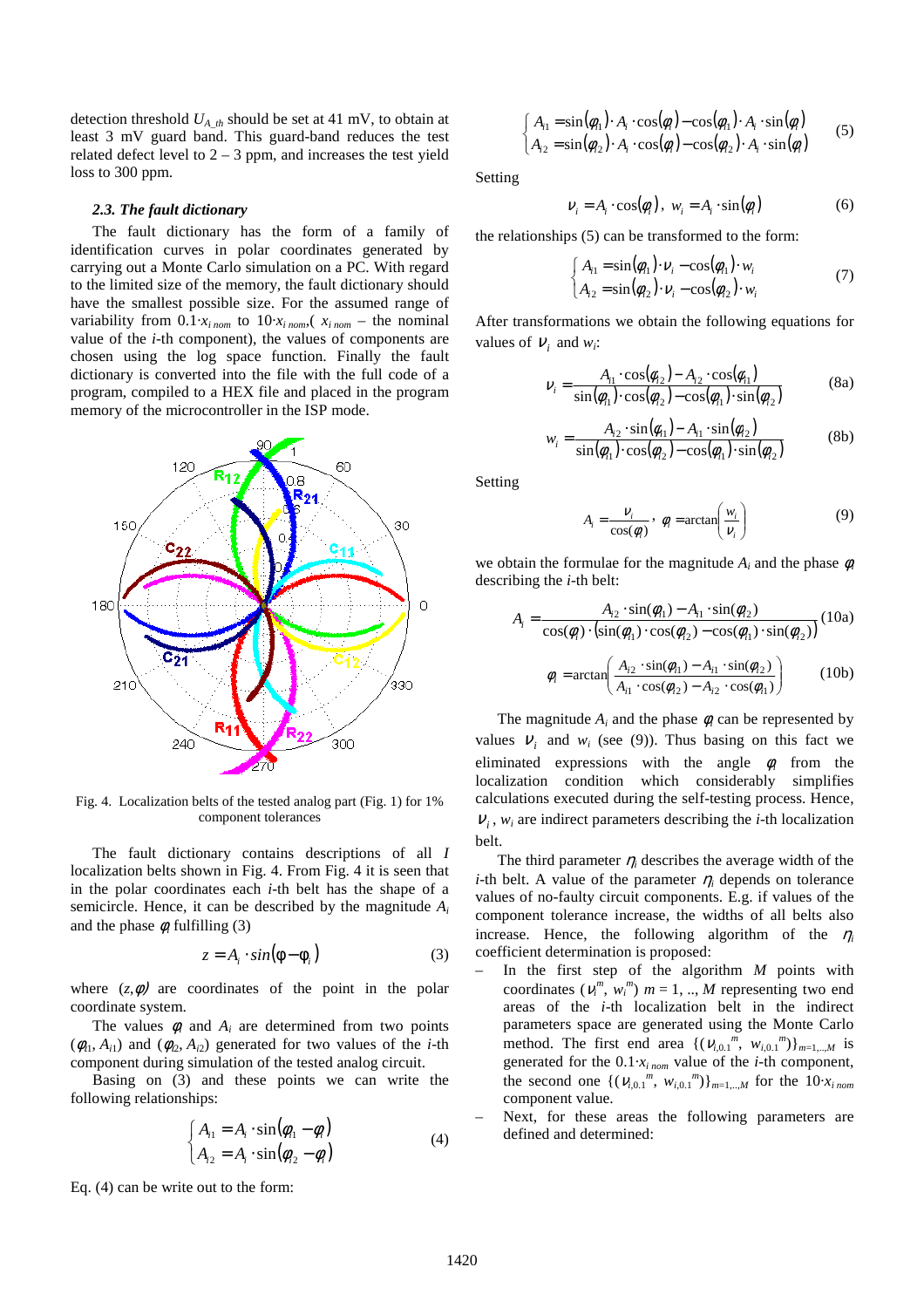$$
\eta_{i}^{0.1} = \max \left\{ \left| \max_{m=1,...,M} \left\{ v_{i,0.1}^{m} \right\} - \min_{m=1,...,M} \left\{ v_{i,0.1}^{m} \right\}, \right\}\left| \max_{m=1,...,M} \left\{ w_{i,0.1}^{m} \right\} - \min_{m=1,...,M} \left\{ w_{i,0.1}^{m} \right\} \right\}\n\eta_{i}^{10} = \max \left\{ \left| \max_{m=1,...,M} \left\{ v_{i,10}^{m} \right\} - \min_{m=1,...,M} \left\{ v_{i,10}^{m} \right\}, \right\}\left| \max_{m=1,...,M} \left\{ w_{i,10}^{m} \right\} - \min_{m=1,...,M} \left\{ w_{i,10}^{m} \right\} \right\} \right\}
$$
\n(11b)

Finally, we chose the maximum value which will be represented the width of the *i*-th belt:

$$
\eta_i = \max\left\{\eta_i^{0.1}, \eta_i^{10}\right\} \tag{12}
$$

Hence, the full fault dictionary has the following very compressive form  $\{U_{A\_th}, \{V_i, w_i, \eta_i\}_{i=1, ..., I}\}.$ 

The localization part of the fault dictionary for the circuit from Fig. 1 is presented in Table 1. The detection part consists of only one element  $U_{A_th} = 8$  [ $\times$ 5 mV].

| <b>Faulty</b>   | V;                                 | $w_i$                              | $\eta_i$         |
|-----------------|------------------------------------|------------------------------------|------------------|
| component       | $\left[\times 5 \text{ mV}\right]$ | $\left[\times 5 \text{ mV}\right]$ | [ $\times$ 5 mV] |
| R11             | $-200$                             | 200                                | 6                |
| R12             | 202                                | 200                                | б                |
| R <sub>21</sub> | 200                                | $-200$                             | 6                |
| R <sub>22</sub> | $-202$                             | $-200$                             | 6                |
| C12             | 100                                | 200                                |                  |
| C11             | $-100$                             | 200                                |                  |
| C <sub>22</sub> | $-100$                             | $-200$                             | 6                |
| C <sub>21</sub> | 100                                | $-200$                             |                  |

Table 1. The fault dictionary for the circuit from Fig. 1.

The parameters  $U_{A_t}$ ,  $V_i$ ,  $W_i$ ,  $\eta_i$ , are converted to the form compatible with the direct measurement result form of the microcontroller ADC with the internal voltage reference  $V_{Ref}$  = 2.56 V. Hence, the microcontroller operates on integer values, and what it is worth to underline, the ADC results are directly used by diagnosis procedures, what simplifies calculations made during the fault detection and localization.

# **3. SELF-TESTING OF THE ANALOG PART**

The self-testing procedure of the analog part of the system is run by the control unit (represented by the microcontroller). The control unit together with its internal measurement devices (ADCs, timers) creates the reconfigurable BIST [5, 6]. It consists of two stages: the measurement procedure using the internal ADC triggered by the internal timer of the microcontroller to measure the magnitude and the phase of the differential output voltage of the analog part, and the fault detection and localization procedure, where the microcontroller, based on the fault dictionary and the measurement results, carries out fault detection, and when a fault is detected, its localization.

#### *3.1. The measurement procedure*



#### Fig. 5. Example of the electronic embedded system in the selftesting mode of the analog part

Fig. 5 shows the electronic embedded system working in the self testing mode of the analog part. The analog part is stimulated by a programmable sinusoidal generator. The input signal  $u_{in}$  is sampled by the ADC in moments established by the 16-bit Timer 1 of the microcontroller [7] similarly as in [8]. In the same way the output differential signal  $u_A$  is also sampled (Fig. 6). But, in this case the ADC works in the Differential Gain Channels (DGC) mode. Hardware possibility of sampling of differential signals by the ADC significantly simplifies the BIST structure and the measurement algorithm, what is an advantage of this solution.

It is seen from Fig. 6, that each signal is sampled three times, where time distances between samples are set to one fourth of the period *T*. Time distances between samples for subsequent signals are equal to a half of the period. We can say that it allows to sample all signals at the same moments in relation to beginning of sampling, because sampling of the next signal is shifted by a period. Sampling of the input signal  $u_{in}$  is needed to establish a random shift time  $T_{\alpha}$  of the sampling series. The third sample of each signal is used for elimination of the voltage offset. The first and second samples of the output differential signal  $u_A$  are used to calculate its real  $x_A$  and imaginary  $y_A$  parts and its magnitude *UA*.



Fig. 6. Timings of the measured signals during the self-testing procedure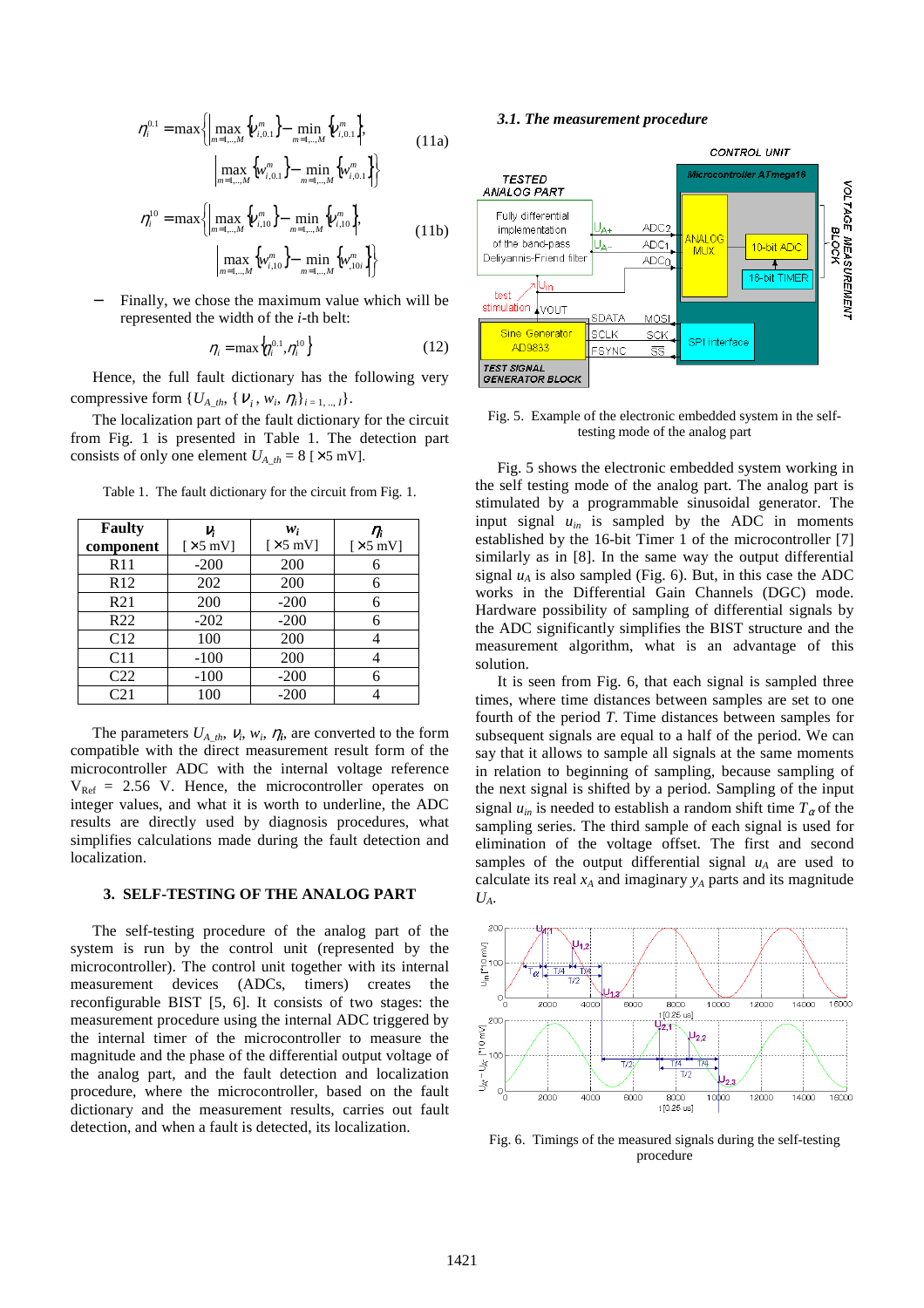The idea of the measurement procedure is as follows. We know the values of the amplitude  $U_1$  and the period  $T$  of the stimulant signal  $u_{in}$ . We measure voltage samples  $u_{1,1}$ ,  $u_{1,2}$ ,  $u_{1,3}$  of the  $u_{in}$  signal and voltage samples  $u_{2,1}$ ,  $u_{2,2}$ ,  $u_{2,3}$  of the  $u_A$  output signal in the way shown in Fig. 6.

Next, we calculate and eliminate from all samples the offset *un,offset*:

$$
u_{n,offset} = \frac{u_{n,1} + u_{n,3}}{2}, n = 1, 2
$$
 (13)

We start to sample the sinusoidal signal in a random moment moving in relation to beginning of this signal about a random shift time  $T_{\alpha}$  as shown in Fig. 6. Thus we have to eliminate this unknown time, that is we calculate a correction following from the time  $T_{\alpha}$  expressed as sine and

cosine of the angle  $\alpha = \frac{2\pi}{T}T_{\alpha}$  $=\frac{2\pi}{\pi}T_{\alpha}$ :

$$
\sin \alpha = \frac{u_{1,1}}{U_1} \qquad \cos \alpha = \frac{u_{1,2}}{U_1} \tag{14}
$$

We assume that the output differential signal  $u_A$  has the form  $u_A = x_A + jy_A$ . The voltage samples are described by the equations:

$$
\begin{cases}\n u_{2,1} = U_A \sin(\alpha + \phi_A) \\
 u_{2,2} = U_A \sin(\alpha + \phi_A + \frac{\pi}{2})\n\end{cases}
$$
\n(15)

where  $\phi_A$  is the phase of the output differential signal.

Eq. (15) can be write out to the form:

$$
\begin{cases}\n u_{2,1} = U_A \cdot \sin(\alpha) \cdot \cos(\phi_A) + U_A \cdot \cos(\alpha) \cdot \sin(\phi_A) \\
 u_{2,2} = U_A \cdot \cos(\alpha) \cdot \cos(\phi_A) - U_A \cdot \sin(\alpha) \cdot \sin(\phi_A)\n\end{cases}
$$
\n(16)

Setting  $x_A = U_A \cdot \cos(\phi_A), y_A = U_A \cdot \sin(\phi_A)$  (17)

and putting them to (16) we obtain the equations:

$$
\begin{cases}\n u_{2,1} = x_A \cdot \sin(\alpha) + y_A \cdot \cos(\alpha) \\
 u_{2,2} = x_A \cdot \cos(\alpha) - y_A \cdot \sin(\alpha)\n\end{cases}
$$
\n(18)

Determining  $x_A$  and  $y_A$  we obtain:

$$
\begin{cases} x_A = u_{2,1} \cdot \sin(\alpha) + u_{2,2} \cdot \cos(\alpha) \\ y_A = u_{2,1} \cdot \cos(\alpha) - u_{2,2} \cdot \sin(\alpha) \end{cases}
$$
 (19)

Next, we put (14) to (19), what after transformations gives the following relationships:

$$
\begin{cases} x_A = (u_{2,1} \cdot u_{1,1} + u_{2,2} \cdot u_{1,2}) \cdot \left(\frac{1}{U_1}\right) \\ y_A = (u_{2,1} \cdot u_{1,2} - u_{2,2} \cdot u_{1,1}) \cdot \left(\frac{1}{U_1}\right) \end{cases}
$$
 (20)

Because  $U_1$  is constant and known, also the parameter  $\xi = 1/U_1$  is constant and known, what considerably simplifies calculations of the values  $x_A$  and  $y_A$ . It follows from the fact, that calculations base only on addition, subtraction and multiplication operators.

Thus, we obtain the following formulae on the real *x* A and imaginary  $y_A$  parts and the magnitude  $U_A$  and its square *UA\_square* of the output differential signal:

$$
\begin{cases}\n x_A = (u_{2,1} \cdot u_{1,1} + u_{2,2} \cdot u_{1,2}) \cdot \xi \\
 y_A = (u_{2,1} \cdot u_{1,2} - u_{2,2} \cdot u_{1,1}) \cdot \xi \\
 U_{A\_square} = x_A \cdot x_A + y_A \cdot y_A \\
 U_A = \sqrt{U_{A\_square}}\n\end{cases} (21)
$$

Hence, the microcontroller proceeding according to the measurement procedure whose algorithm is shown in Fig. 7, measures three voltage samples of the stimulus and the output differential signal, and next calculates all parameters of the output differential signal based on (21).

The algorithm of the measurement procedure consists of two parts (Fig. 7). The first part is responsible for control of the measurement. The main function starts the timer and waits for the end of sampling, that is it waits for measurement of six voltage samples. The interrupt service of the timer starts the ADC conversion and actualizes the counting time between next samples. The interrupt service of the ADC conversion complete saves the voltage samples and changes the channel of the analog multiplexer. The calculation part computes the magnitude, its square and the real and imaginary parts of the output differential signal according to (21).



Fig. 7. The algorithm of the measurement procedure

#### *3.2. Fault diagnosis procedure*

The fault diagnosis procedure consists of two steps: fault detection and fault localization.

The fault *detection* is very simple and it bases on the test if the measured magnitude of the output differential signal  $U_A$  is smaller than the value of the threshold  $U_{A}$ <sub>th</sub>.

Thus, if the condition  $U_A \leq U_A$ <sub>*th*</sub> is fulfilled the detection function returns 0, what means that the tested fault circuit is fault free (Listing. 1). Else it returns the MAX value, what calls the localization functions.